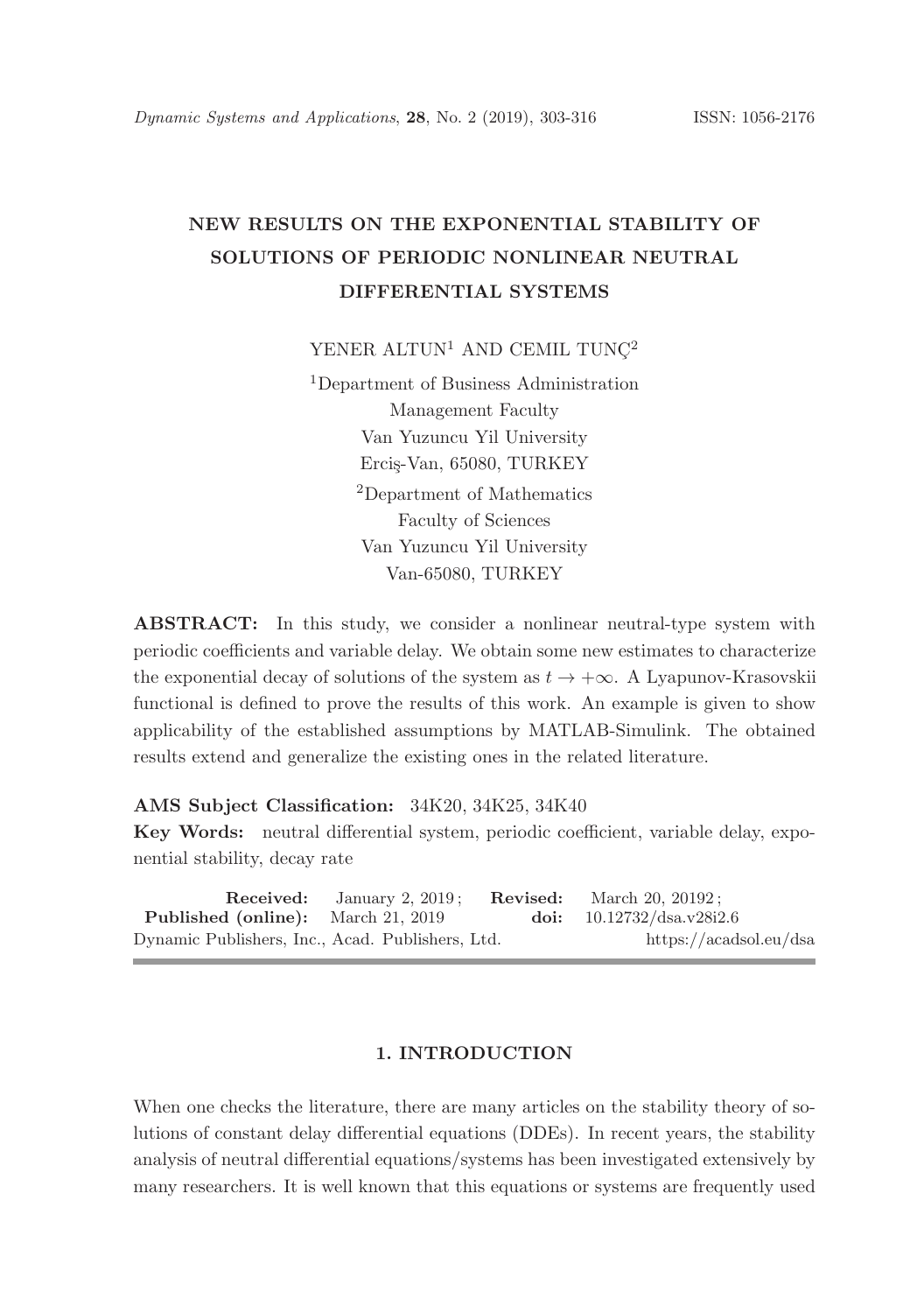in various practical engineering systems such as power systems, aircraft, chemical and networked control systems. The problem exponential stability and asymptotic behaviors for neutral equations/systems with variable lags has been investigated by many researchers in recent years (see [1-15]). The problem of exponential stability of solutions to DDEs is one of the important questions from theoretical and practical viewpoints. Because DDEs arise in many applied sciences when describing the processes whose speed is described by both the present and previous cases [9, 10].

In 2017, Matveeva [12] considered the following neutral differential system with periodic coefficients

$$
\frac{d}{dt}y(t) = A(t)y(t) + B(t)y(t-\sigma) + C(t)\frac{d}{dt}y(t-\sigma), t \ge 0.
$$
\n(1)

Matveeva [12] gave some results on the exponential stability and exponential decay rate of the solutions of equation (1) as  $t \to +\infty$ . This paper is a continuation of works of the exponential stability of solutions to DDEs with periodic coefficients in linear terms (see, [4-6] and [11, 12]).

In this paper, motivated by Matveeva [12], we consider the following nonlinear neutral differential system with periodic coefficients and variable delay

$$
\frac{d}{dt}y(t) = A(t)y(t) + B(t)y(t - \sigma(t)) + C(t)\frac{d}{dt}y(t - \sigma(t))
$$
  
+  $F(t, y(t), y(t - \sigma(t)))$  (2)

where  $t(> 0) \in R$ ,  $y \in \mathbb{R}^n$ ,  $A(t), B(t)$  and  $C(t)$  are  $n \times n$ - continuous T- periodic matrices, that is,

$$
A(t+T) \equiv A(t), \quad B(t+T) \equiv B(t), \quad C(t+T) \equiv C(t), \quad T(>0) \in R,
$$

and  $F(t, u, v)$  is a real-vector valued continuous function satisfying the Lipschitz condition in  $u$  and the inequality

$$
||F(t, u, v)|| \le q_1 ||u|| + q_2 ||v||, q_1, q_2 \in \mathbb{R}, q_1, q_2 \ge 0,
$$

and  $\sigma(t) \in C^1([0,\infty)), \sigma(t)$  is differentiable and T- periodic variable delay. It also satisfies that

$$
\sigma(t+T) = \sigma(t), \quad 0 < \sigma_1 \le \sigma(t) \le \sigma_2 < \infty, \sigma'(t) \le \alpha < 1, \alpha \in (0,1) \tag{3}
$$

where  $\sigma_1$ ,  $\sigma_2$  and  $\alpha$  are some constants.

Here, we benefit from the Lyapunov method as a basic tool to prove the results of this paper. The main advantage of this method allows us to get information about the qualitative behaviors of the trajectories of solutions without any knowledge of about them.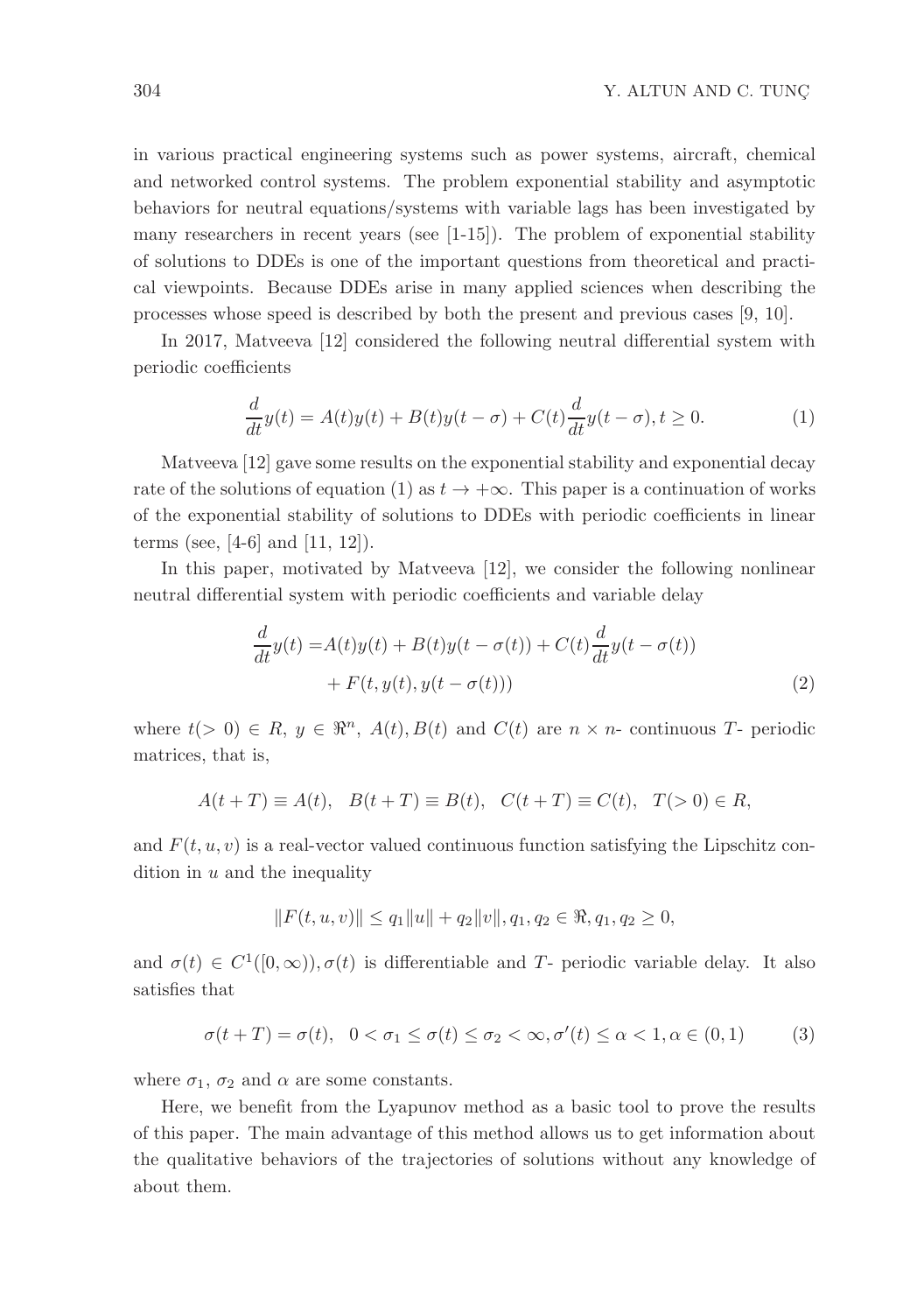The main purpose of this article is to obtain some new sufficient conditions on the exponential stability and exponential decay rate of the solutions of DDE (2). In the cases  $F(t, y(t), y(t - \sigma(t))) = 0$  and  $\sigma(t) = \sigma$  (constant), DDE (2) is reduced to the DDE  $(1)$ , which is discussed in  $([12])$ . That is, DDE $(2)$  includes and improves DDE (1). This is the contribution of the paper to the relevant literature.

Through the study, we use the following inner product and vector norm

$$
\langle x, z \rangle = \sum_{j=1}^{n} x_j, \overline{z}_j, ||x|| = \sqrt{\langle x, x \rangle}.
$$

The symbol  $||H||$  represents the spectral norm of the matrix H and  $H^*$  is the conjugate transpose of H.

## 2. MAIN RESULTS

We suppose that there are matrices  $H(t) \in C^1([0,T])$  and  $K(s), L(s) \in C^1([0,\sigma_2])$ such that

$$
H(t) = H^*(t), H(t) = H(t+T) > 0, t \ge 0,
$$
\n(4)

$$
K(s) = K^*(s) \ge 0, \frac{d}{ds}K(s) \le 0, s \in [0, \sigma_2],
$$
\n(5)

$$
L(s) = L^*(s) \ge 0, \frac{d}{ds}L(s) \le 0, s \in [0, \sigma_2].
$$
\n(6)

Further, define the matrix

$$
Q(t) = \begin{pmatrix} M_{11}(t) & M_{12}(t) \\ M_{12}^*(t) & M_{22}(t) \end{pmatrix}
$$
 (7)

where

$$
M_{11}(t) = \begin{pmatrix} Q_{11}(t) & Q_{12}(t) \\ Q_{12}^{*}(t) & Q_{22}(t) \end{pmatrix}, M_{12}(t) = \begin{pmatrix} Q_{13}(t) & Q_{14}(t) \\ Q_{23}(t) & Q_{24}(t) \end{pmatrix}
$$

$$
M_{22}(t) = \begin{pmatrix} Q_{33}(t) & Q_{34}(t) \\ Q_{34}^{*}(t) & Q_{44}(t) \end{pmatrix}
$$
(8)

with

$$
Q_{11}(t) = -\frac{d}{dt}H(t) - H(t)A(t) - A^*(t)H(t) - K(0)
$$
  
\n
$$
- A^*(t)L(0)A(t), Q_{12}(t) = -H(t)B(t) - A^*(t)L(0)B(t),
$$
  
\n
$$
Q_{13}(t) = -H(t)C(t) - A^*(t)L(0)C(t), Q_{14}(t) = -H(t) - A^*(t)L(0)
$$
  
\n
$$
Q_{22}(t) = (1 - \alpha)K(\sigma_2) - B^*(t)L(0)B(t), Q_{23}(t) = -B^*(t)L(0)C(t),
$$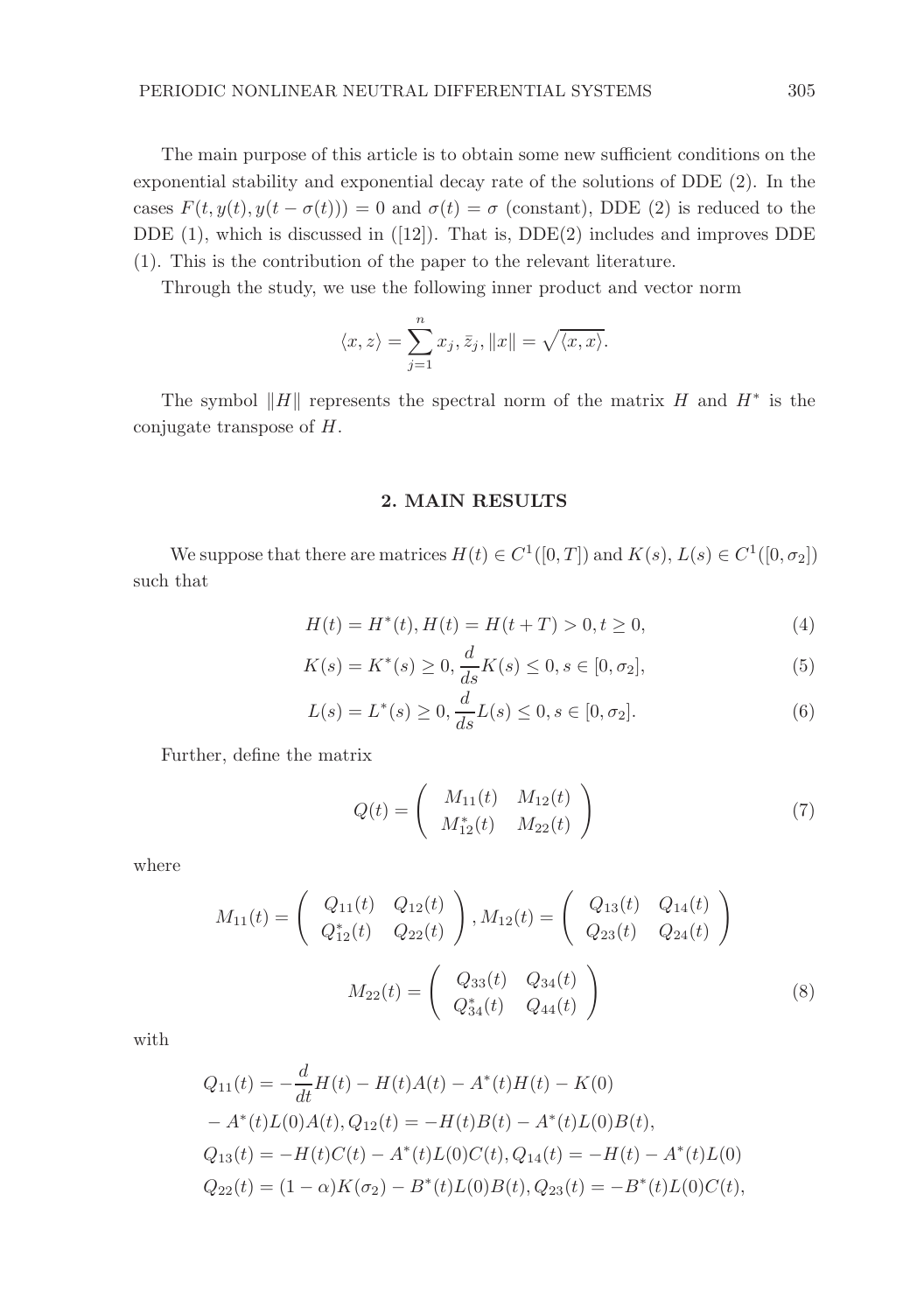$$
Q_{24}(t) = -B^*(t)L(0), Q_{33}(t) = (1 - \alpha)L(\sigma_2) - C^*(t)L(0)C(t),
$$
  
\n
$$
Q_{34}(t) = -C^*(t)L(0), Q_{44}(t) = -L(0).
$$

**Theorem 1.** Suppose that there exist matrices  $H(t) \in C^1([0, T])$  and  $K(s)$ ,  $L(s) \in$  $C^1([0,\sigma_2])$ , satisfying (4-6), such that  $Q(t)$  holds the inequality

$$
\left\langle Q(t) \left( \begin{array}{c} u \\ v \\ w \\ \rho \end{array} \right), \left( \begin{array}{c} u \\ v \\ w \\ \rho \end{array} \right) \right\rangle \geq \left\langle P(t)u, u \right\rangle, \quad u, v, w, \rho \in C^n, t \in [0, T], \tag{9}
$$

where  $P(t)$  is a positive definite Hermitian matrix with continuous entries. If

$$
\frac{d}{dt}K(s) + kK(s) \le 0, \frac{d}{ds}L(s) + lL(s) \le 0, s \in [0, \sigma_2],
$$
\n(10)

for some  $k, l > 0$ , then the zero solution to (2) is exponentially stable.

Proof.The proof of this theorem can be readily following the proof of the next Theorem 2 and Theorem 3. Therefore, we omit the details of the proof.

We take into account the following initial value problem (IVP) for (2):

$$
\frac{d}{dt}y(t) = A(t)y(t) + B(t)y(t - \sigma(t)) + C(t)\frac{d}{dt}y(t - \sigma(t))
$$

$$
+ F(t, y(t), y(t - \sigma(t))))
$$

$$
y(t) = \vartheta(t), t \in [-\sigma_2, 0], y(+0) = \vartheta(0),
$$
\n(11)

where  $\vartheta(t) \in C^1([-\sigma_2,0])$  is an initial valued function. Below we establish estimates for solutions to the IVP (11) characterizing the exponential decay rate as  $t \to \infty$ .

To state the results, we use the following notations. If a matrix  $H(t)$  satisfies the conditions of Theorem 1, then

$$
\frac{d}{dt}H(t) + H(t)A(t) + A^*(t)H(t) \le -P(t) - K(0) - A^*(t)L(0)A(t);
$$

i.e.,  $H(t)$  is a solution to the following boundary value problem (BVP) for the Lyapunov differential equation

$$
\frac{d}{dt}H + HA(t) + A^*(t)H = -G(t), t \in [0, T], H(0) = H(T) > 0,\tag{12}
$$

where  $G(t)$  is a positive definite Hermitian matrix with continuous entries. Thus the conclusions of [3] imply that  $H(t) > 0$  on [0, T]. Extend the matrices  $H(t)$  and  $P(t)$ T-periodically to semi-axis  $\{t \geq 0\}$ , keeping the same notation.

Since the decay rate depends on  $P(t)$  there is the natural question on finding this matrix. Under slightly more restrictive conditions than those in Theorem 1, we write this matrix clearly below.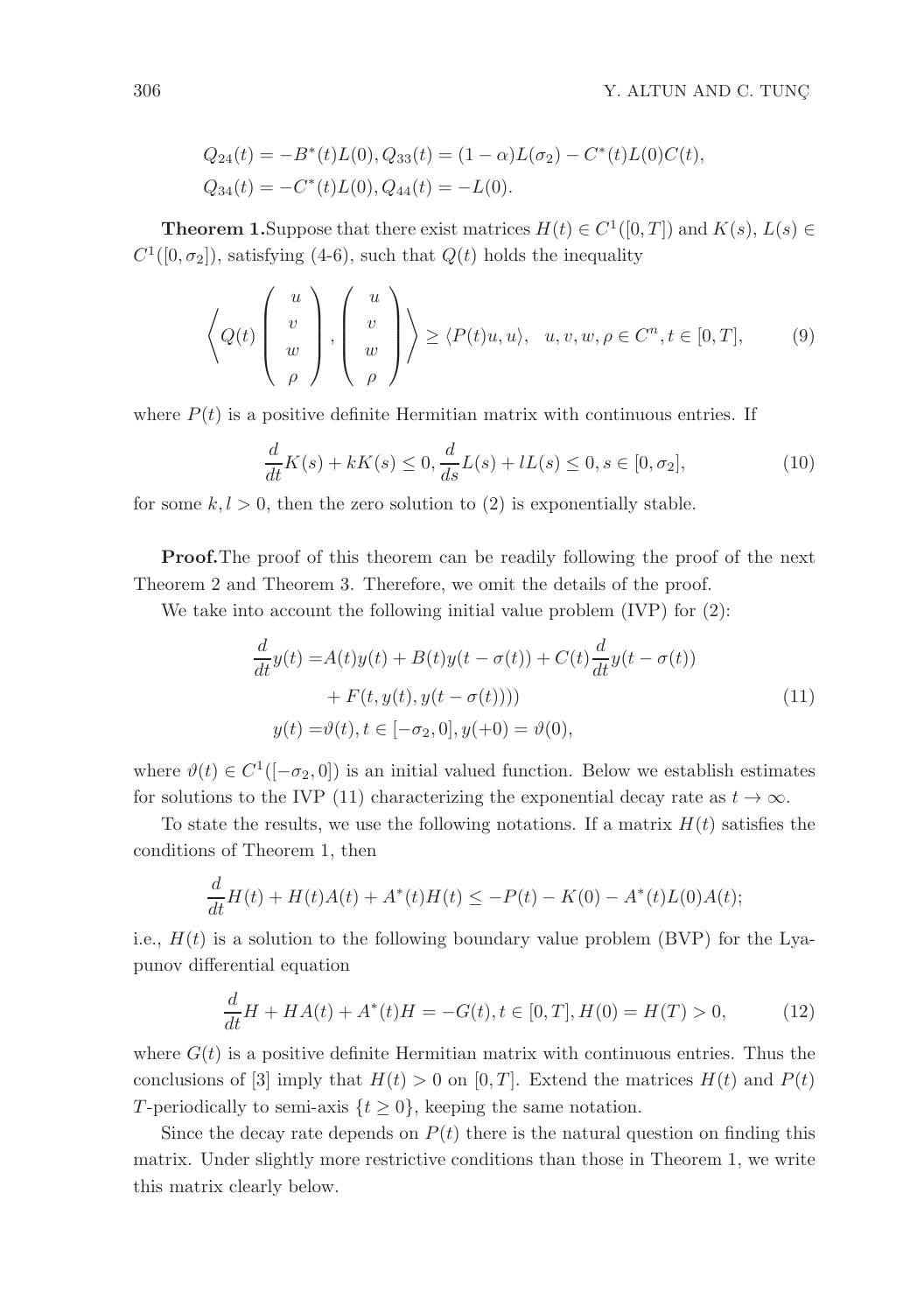By Theorem 1, if there exist matrices  $H(t) \in C^1([0,T])$  and  $K(s), L(s) \in C^1([0,\sigma_2])$ satisfying conditions (4-6) and (10) such that for  $t \in [0, T]$ , the matrix  $Q(t)$  is positive definite. Then, the zero solution to (2) is exponentially stable. If the matrix of  $Q(t)$ meets

$$
\frac{d}{dt}H(t) + H(t)A(t) + A^*(t)H(t) \le -K(0) - A^*(t)L(0)A(t);
$$

i.e.,  $H(t)$  is a solution to the BVP (12). As was mentioned above, from [3] it follows that  $H(t) > 0$  on [0, T]. Including  $H(t)$  together with  $K(s)$  and  $L(s)$ , we introduce the following matrix

$$
P(t) = M_{11}(t) - M_{12}(t)M_{22}^{-1}(t)M_{12}^*(t)
$$
\n(13)

where  $M_{11}$ ,  $M_{12}(t)$  and  $M_{22}(t)$  are specified in (8). It is not difficult to show that  $P(t)$  is positive definite if so is  $Q(t)$  (see the Lemma 1). Denote by  $p_{\min}(t) > 0$  the minimal eigenvalue of  $P(t)$  and by  $h_{\min}(t) > 0$  the minimal eigenvalue of  $H(t)$ .

Theorem 2.Assume that conditions of Theorem 1 hold. Then, solutions of IVP (11) satisfy the estimate

$$
||y(t)|| \le \sqrt{\frac{V(0,\vartheta)}{h_{\min}(t)}} \exp(-\frac{1}{2} \int_0^t \gamma(\xi) d\xi), t > 0,
$$
\n(14)

where

$$
V(0,\vartheta) = \langle H(0)\vartheta(0),\vartheta(0)\rangle + \int_{-\sigma(0)}^{0} \langle K(-s)\vartheta(s),\vartheta(s)\rangle ds + \int_{-\sigma(0)}^{0} \langle L(-s)\frac{d}{ds}\vartheta(s),\frac{d}{ds}\vartheta(s)\rangle ds,
$$
(15)

$$
\gamma(t) = \min\{\frac{p_{\min}(t)}{\|H(t)\|}, k, l\} > 0.
$$
\n(16)

**Proof.** Let  $y(t)$  be a solution to the IVP (11). Using the matrix  $H(t)$  defined on the whole quasi-axis  $\{t \geq 0\}$  before the formulation of Theorem 2 and the matrices  $K(s)$  and  $L(s)$  satisfying the conditions of Theorem 1, we take into account the following LyapunovKrasovskii functional given by

$$
V(t, y) = \langle H(t)y(t), y(t) \rangle + \int_{t-\sigma(t)}^{t} \langle K(t-s)y(s), y(s) \rangle ds
$$
  
+ 
$$
\int_{t-\sigma(t)}^{t} \langle L(t-s) \frac{d}{ds} y(s), \frac{d}{ds} y(s) \rangle ds.
$$
 (17)

Differentiating this functional (17), along solutions of equation (11), we obtain

$$
\frac{d}{dt}V(t,y) = \langle \frac{d}{dt}H(t)y(t), y(t) \rangle
$$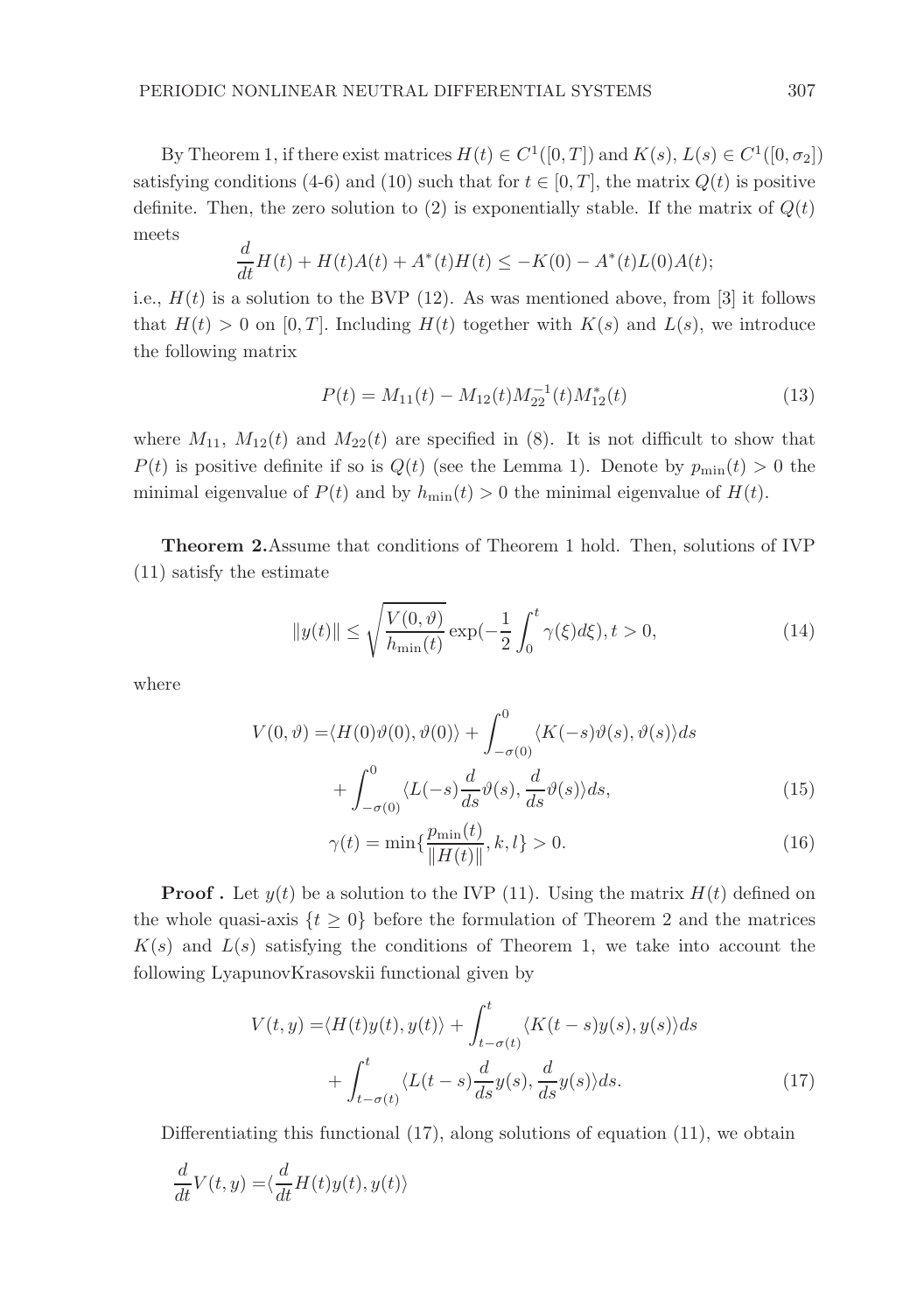+ 
$$
\langle H(t)[A(t)y(t) + B(t)y(t - \sigma(t)) + C(t)\frac{d}{dt}y(t - \sigma(t))
$$
  
\n+  $F(t, y(t), y(t - \sigma(t)))]$ ,  $y(t)\rangle$   
\n+  $\langle H(t)y(t), [A(t)y(t) + B(t)y(t - \sigma(t)) + C(t)\frac{d}{dt}y(t - \sigma(t))$   
\n+  $F(t, y(t), y(t - \sigma(t)))]\rangle$   
\n+  $\langle K(0)y(t), y(t) \rangle - (1 - \sigma'(t)) \langle K(\sigma(t))y(t - \sigma(t)), y(t - \sigma(t)) \rangle$   
\n+  $\int_{t-\sigma(t)}^{t} \langle \frac{d}{dt}K(t-s)y(s), y(s) \rangle ds + \langle L(0)\frac{d}{dt}y(t), \frac{d}{dt}y(t) \rangle$   
\n-  $(1 - \sigma'(t)) \langle L(\sigma(t))\frac{d}{dt}y(t - \sigma(t)), \frac{d}{dt}y(t - \sigma(t)) \rangle$   
\n+  $\int_{t-\sigma(t)}^{t} \langle \frac{d}{dt}L(t-s)\frac{d}{ds}y(s), \frac{d}{ds}y(s) \rangle ds$ .

Then, it follows that

$$
\frac{d}{dt}V(t,y) \leq \langle \frac{d}{dt}H(t)y(t), y(t) \rangle \n+ \langle H(t)A(t)y(t), y(t) \rangle + \langle H(t)B(t)y(t - \sigma(t)), y(t) \rangle \n+ \langle H(t)C(t)\frac{d}{dt}y(t - \sigma(t)), y(t) \rangle \n+ \langle H(t)F(t, y(t), y(t - \sigma(t))), y(t) \rangle \n+ \langle A^*(t)H(t)y(t), y(t) \rangle + \langle B^*(t)H(t)y(t), y(t - \sigma(t)) \rangle \n+ \langle C^*(t)H(t)y(t), \frac{d}{dt}y(t - \sigma(t)) \rangle + \langle H(t)y(t), F(t, y(t), y(t - \sigma(t))) \rangle \n+ \langle K(0)y(t), y(t) \rangle - (1 - \sigma'(t)) \langle K(\sigma(t))y(t - \sigma(t)), y(t - \sigma(t)) \rangle \n+ \int_{t-\sigma(t)}^{t} \langle \frac{d}{dt}K(t - s)y(s), y(s) \rangle ds \n+ \langle L(0)[A(t)y(t) + B(t)y(t - \sigma(t)) + C(t)\frac{d}{dt}y(t - \sigma(t)) \n+ F(t, y(t), y(t - \sigma(t)))], [A(t)y(t) + B(t)y(t - \sigma(t)) \n+ C(t)\frac{d}{dt}y(t - \sigma(t)) + F(t, y(t), y(t - \sigma(t)))] \rangle \n- (1 - \sigma'(t)) \langle L(\sigma(t))\frac{d}{dt}y(t - \sigma(t)), \frac{d}{dt}y(t - \sigma(t)) \rangle \n+ \int_{t-\sigma(t)}^{t} \langle \frac{d}{dt}L(t - s)\frac{d}{ds}y(s), \frac{d}{ds}y(s) \rangle ds.
$$

Consider the expression

$$
(1 - \sigma'(t)) \langle K(\sigma(t))y(t - \sigma(t)), y(t - \sigma(t)) \rangle
$$

and

$$
(1 - \sigma'(t)) \langle L(\sigma(t)) \frac{d}{dt} y(t - \sigma(t)), \frac{d}{dt} y(t - \sigma(t)) \rangle.
$$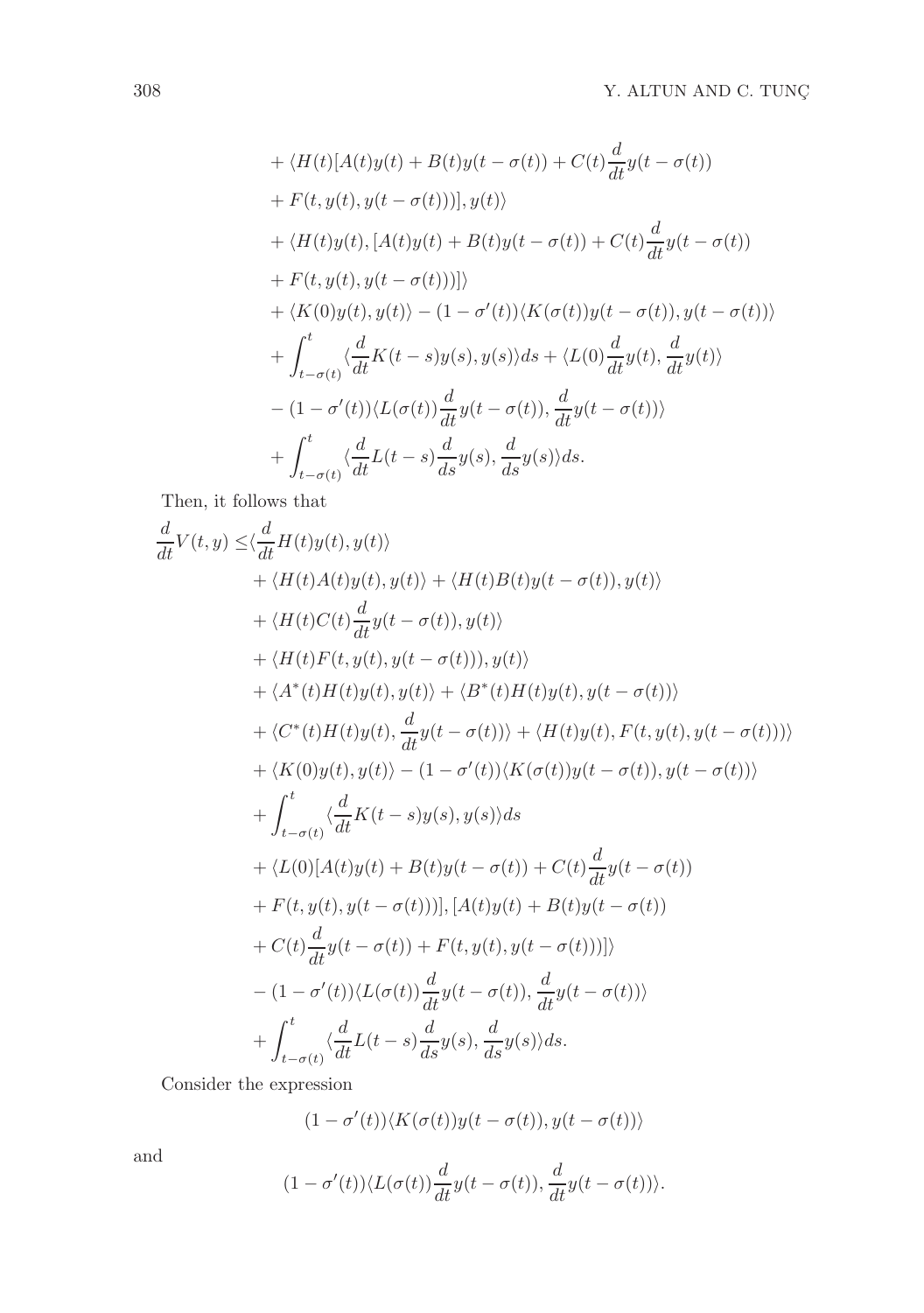By (3) and the condition  $K(s) = K^*(s) > 0, L(s) = L^*(s) > 0$   $s \in [0, \sigma_2]$ , we obtain

$$
(1 - \sigma'(t))\langle K(\sigma(t))y(t - \sigma(t)), y(t - \sigma(t))\rangle
$$
  
 
$$
\geq (1 - \alpha)\langle K(\sigma(t))y(t - \sigma(t)), y(t - \sigma(t))\rangle
$$

and

$$
(1 - \sigma'(t)) \langle L(\sigma(t)) \frac{d}{dt} y(t - \sigma(t)), \frac{d}{dt} y(t - \sigma(t)) \rangle
$$
  
 
$$
\geq (1 - \alpha) \langle L(\sigma(t)) \frac{d}{dt} y(t - \sigma(t)), \frac{d}{dt} y(t - \sigma(t)) \rangle.
$$

Using the conditions  $\frac{d}{ds}K(s) < 0$ ,  $\frac{d}{ds}L(s) < 0$  and  $\sigma(t) \leq \sigma_2$ , we have  $K(\sigma(t)) \geq$  $K(\sigma_2), L(\sigma(t)) \geq L(\sigma_2)$ . Hence,

$$
(1 - \sigma'(t))\langle K(\sigma(t))y(t - \sigma(t)), y(t - \sigma(t))\rangle
$$
  
\n
$$
\geq (1 - \alpha)\langle K(\sigma_2)y(t - \sigma(t)), y(t - \sigma(t))\rangle
$$

and

$$
(1 - \sigma'(t)) \langle L(\sigma(t)) \frac{d}{dt} y(t - \sigma(t)), \frac{d}{dt} y(t - \sigma(t)) \rangle
$$
  
 
$$
\geq (1 - \alpha) \langle L(\sigma_2) \frac{d}{dt} y(t - \sigma(t)), \frac{d}{dt} y(t - \sigma(t)) \rangle.
$$

It is clear that,

$$
\frac{d}{dt}V(t,y) \leq \langle \frac{d}{dt}H(t)y(t), y(t) \rangle
$$
\n
$$
+ \langle H(t)A(t)y(t), y(t) \rangle + \langle H(t)B(t)y(t - \sigma(t)), y(t) \rangle
$$
\n
$$
+ \langle H(t)C(t)\frac{d}{dt}y(t - \sigma(t)), y(t) \rangle + \langle H(t)F(t, y(t), y(t - \sigma(t))), y(t) \rangle
$$
\n
$$
+ \langle A^*(t)H(t)y(t), y(t) \rangle + \langle B^*(t)H(t)y(t), y(t - \sigma(t)) \rangle
$$
\n
$$
+ \langle C^*(t)H(t)y(t), \frac{d}{dt}y(t - \sigma(t)) \rangle + \langle H(t)y(t), F(t, y(t), y(t - \sigma(t))) \rangle
$$
\n
$$
+ \langle K(0)y(t), y(t) \rangle - (1 - \alpha) \langle K(\sigma_2)y(t - \sigma(t)), y(t - \sigma(t)) \rangle
$$
\n
$$
+ \int_{t-\sigma(t)}^{t} \langle \frac{d}{dt}K(t - s)y(s), y(s) \rangle ds
$$
\n
$$
+ \langle A^*(t)L(0)A(t)y(t), y(t) \rangle + \langle B^*(t)L(0)A(t)y(t), y(t - \sigma(t)) \rangle
$$
\n
$$
+ \langle C^*(t)L(0)A(t)y(t), \frac{d}{dt}y(t - \sigma(t)) \rangle
$$
\n
$$
+ \langle A^*(t)L(0)B(t)y(t) + \langle B^*(t)L(0)A(t)y(t), y(t - \sigma(t)) \rangle
$$
\n
$$
+ \langle A^*(t)L(0)B(t)y(t - \sigma(t)), y(t) \rangle
$$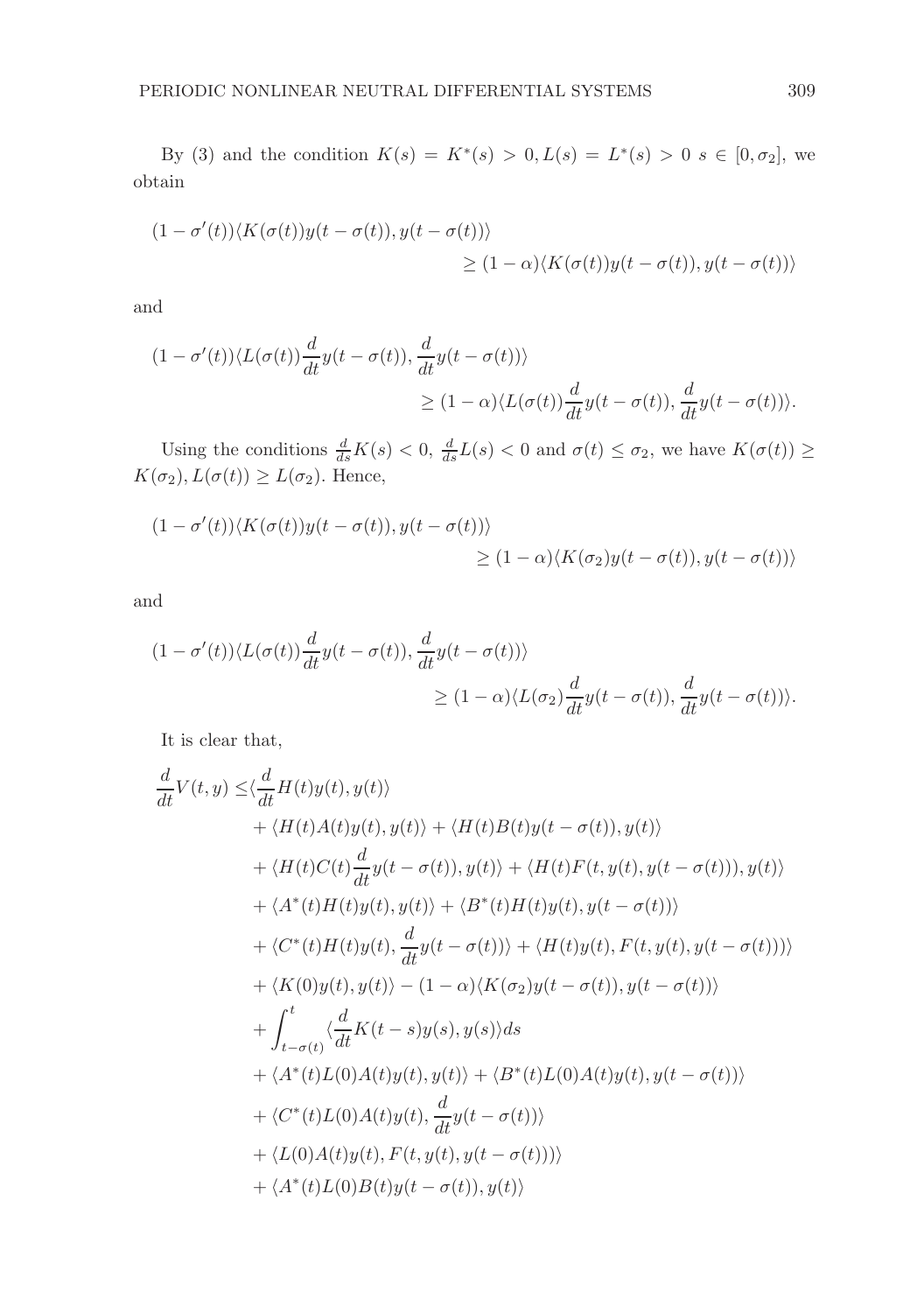+ 
$$
\langle B^*(t)L(0)B(t)y(t-\sigma(t)), y(t-\sigma(t)) \rangle
$$
  
+  $\langle C^*(t)L(0)B(t)y(t-\sigma(t)), \frac{d}{dt}y(t-\sigma(t)) \rangle$   
+  $\langle L(0)B(t)y(t-\sigma(t)), F(t, y(t), y(t-\sigma(t))) \rangle$   
+  $\langle A^*(t)L(0)C(t)\frac{d}{dt}y(t-\sigma(t)), y(t) \rangle$   
+  $\langle B^*(t)L(0)C(t)\frac{d}{dt}y(t-\sigma(t)), y(t-\sigma(t)) \rangle$   
+  $\langle C^*(t)L(0)C(t)\frac{d}{dt}y(t-\sigma(t)), y(t-\sigma(t)) \rangle$   
+  $\langle L(0)C(t)\frac{d}{dt}y(t-\sigma(t)), F(t, y(t), y(t-\sigma(t))) \rangle$   
+  $\langle A^*(t)L(0)F(t, y(t), y(t-\sigma(t))), y(t) \rangle$   
+  $\langle B^*(t)L(0)F(t, y(t), y(t-\sigma(t))), y(t-\sigma(t)) \rangle$   
+  $\langle C^*(t)L(0)F(t, y(t), y(t-\sigma(t))), y(t-\sigma(t)) \rangle$   
+  $\langle L(0)F(t, y(t), y(t-\sigma(t))), F(t, y(t), y(t-\sigma(t))) \rangle$   
+  $\langle L(0)F(t, y(t), y(t-\sigma(t))), F(t, y(t), y(t-\sigma(t))) \rangle$   
-  $(1-\alpha)\langle L(\sigma_2)\frac{d}{dt}y(t-\sigma(t)), \frac{d}{dt}y(t-\sigma(t)) \rangle$   
+  $\int_{t-\sigma(t)}^{t} \langle \frac{d}{dt}L(t-s)\frac{d}{ds}y(s), \frac{d}{ds}y(s) \rangle ds.$ 

Since  $y(t)$  satisfies (2), then we have

$$
\frac{d}{dt}V(t,y) \leq \left\langle -Q(t) \begin{pmatrix} y(t) \\ y(t-\sigma(t)) \\ \frac{d}{dt}y(t-\sigma(t)) \\ F(t,y(t),y(t-\sigma(t))) \end{pmatrix} \right\rangle, \left\langle \begin{pmatrix} y(t) \\ y(t-\sigma(t)) \\ \frac{d}{dt}y(t-\sigma(t)) \\ F(t,y(t),y(t-\sigma(t))) \end{pmatrix} \right\rangle
$$

$$
+ \int_{t-\sigma(t)}^{t} \left\langle \frac{d}{dt}K(t-s)y(s),y(s)\right\rangle ds + \int_{t-\sigma(t)}^{t} \left\langle \frac{d}{dt}L(t-s)\frac{d}{ds}y(s),\frac{d}{ds}y(s)\right\rangle ds, \tag{18}
$$

where  $Q(t)$  is defined by (7). From (9) we deduce that

$$
\frac{d}{dt}V(t,y) \le -p_{\min}(t)\|y(t)\|^2 + \int_{t-\sigma(t)}^t \langle \frac{d}{dt}K(t-s)y(s), y(s) \rangle ds \n+ \int_{t-\sigma(t)}^t \langle \frac{d}{dt}L(t-s)\frac{d}{ds}y(s), \frac{d}{ds}y(s) \rangle ds,
$$

where  $p_{\min}(t) > 0$  the minimal eigenvalue of  $P(t)$ . It is clear that, we have

$$
h_{\min}(t) \|y(t)\|^2 \le \langle H(t)y(t), y(t) \rangle \le \|H(t)\| \|y(t)\|^2,
$$
\n(19)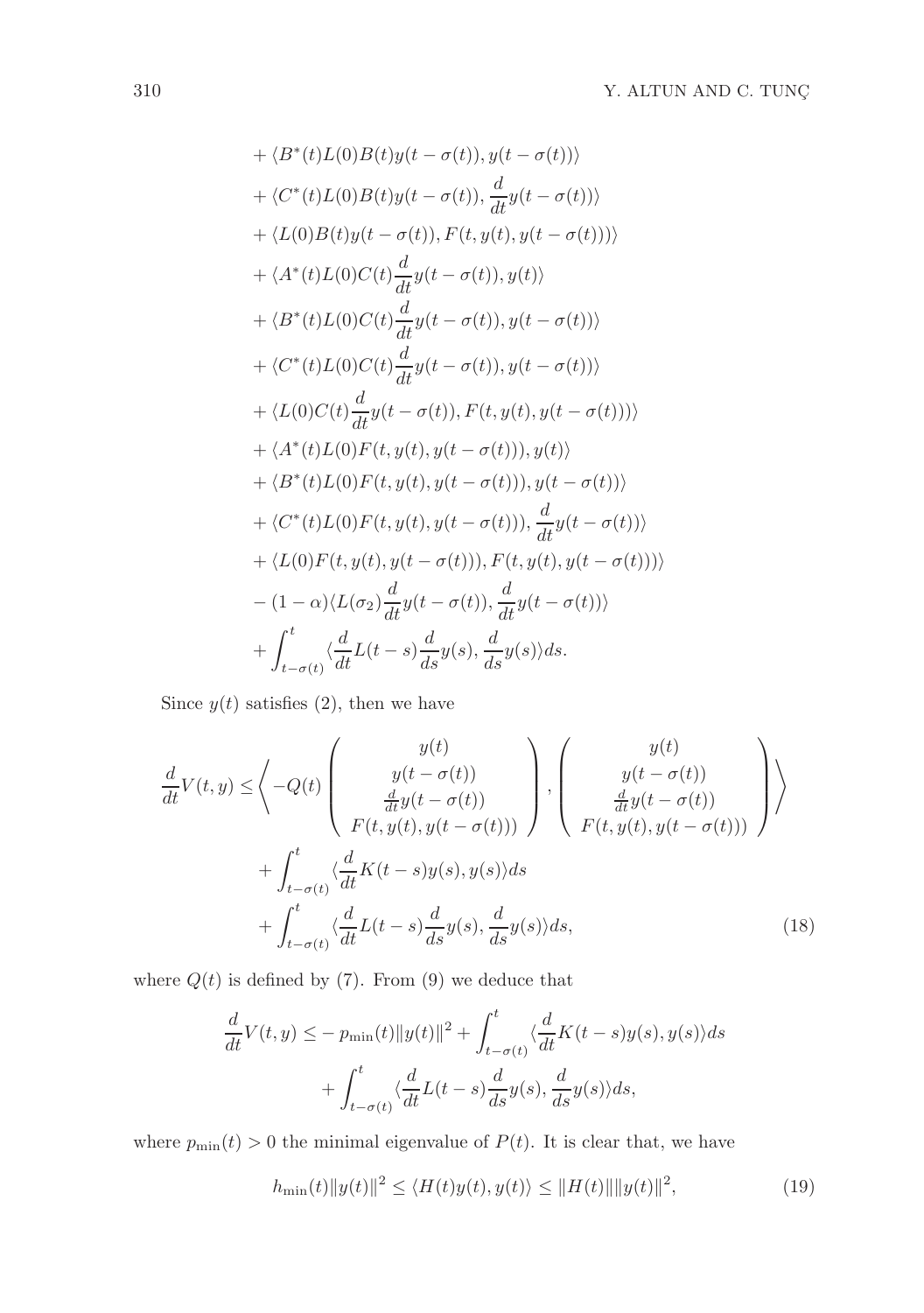where  $h_{\min}(t) > 0$  the minimal eigenvalue of  $H(t)$ . Then,

$$
\frac{d}{dt}V(t,y) \leq -\frac{p_{\min}(t)}{\|H(t)\|} \langle H(t)y(t), y(t) \rangle \n+ \int_{t-\sigma(t)}^t \langle \frac{d}{dt}K(t-s)y(s), y(s) \rangle ds \n+ \int_{t-\sigma(t)}^t \langle \frac{d}{dt}L(t-s)\frac{d}{ds}y(s), \frac{d}{ds}y(s) \rangle ds.
$$

Using (10), we have

$$
\frac{d}{dt}V(t,y) \leq -\frac{p_{\min}(t)}{\|H(t)\|} \langle H(t)y(t), y(t) \rangle \n- k \int_{t-\sigma(t)}^{t} \langle K(t-s)y(s), y(s) \rangle ds \n- l \int_{t-\sigma(t)}^{t} \langle L(t-s) \frac{d}{ds} y(s), \frac{d}{ds} y(s) \rangle ds.
$$

The definition of the functional (17) yields that

$$
\frac{d}{dt}V(t,y) \le -\gamma(t)V(t,y),
$$

where  $\gamma(t)$  is defined by (16). Integrating this inequality on the interval [0, t], we obtain

$$
V(t, y) \le V(0, \vartheta) \exp(-\int_0^t \gamma(\xi) d\xi),
$$

where  $V(0, \vartheta)$  is defined in (15). Inequality (19) and the definition of the functional (17) imply that

$$
||y(t)||^2 \leq \frac{1}{h_{\min}(t)} \langle H(t)y(t), y(t) \rangle \leq \frac{V(t, y)}{h_{\min}(t)} \leq \frac{V(0, \vartheta)}{h_{\min}(t)} \exp(-\int_0^t \gamma(\xi) d\xi).
$$

This completes the proof.

For further transformations we use the following auxiliary lemma of the theory of matrices.

Lemma 1. Let

$$
R(t) = \begin{pmatrix} R_{11}(t) & R_{12}(t) \\ R_{12}^*(t) & R_{22}(t) \end{pmatrix}, t \in [0, T],
$$

be a Hermitian positive definite matrix with continuous entries. As is easily seen,

$$
R(t) = \begin{pmatrix} I & R_{12}(t)R_{22}^{-1}(t) \\ 0 & I \end{pmatrix} \begin{pmatrix} R_{11}(t) - R_{12}(t)R_{22}^{-1}(t)R_{12}^*(t) & 0 \\ 0 & R_{22}(t) \end{pmatrix}
$$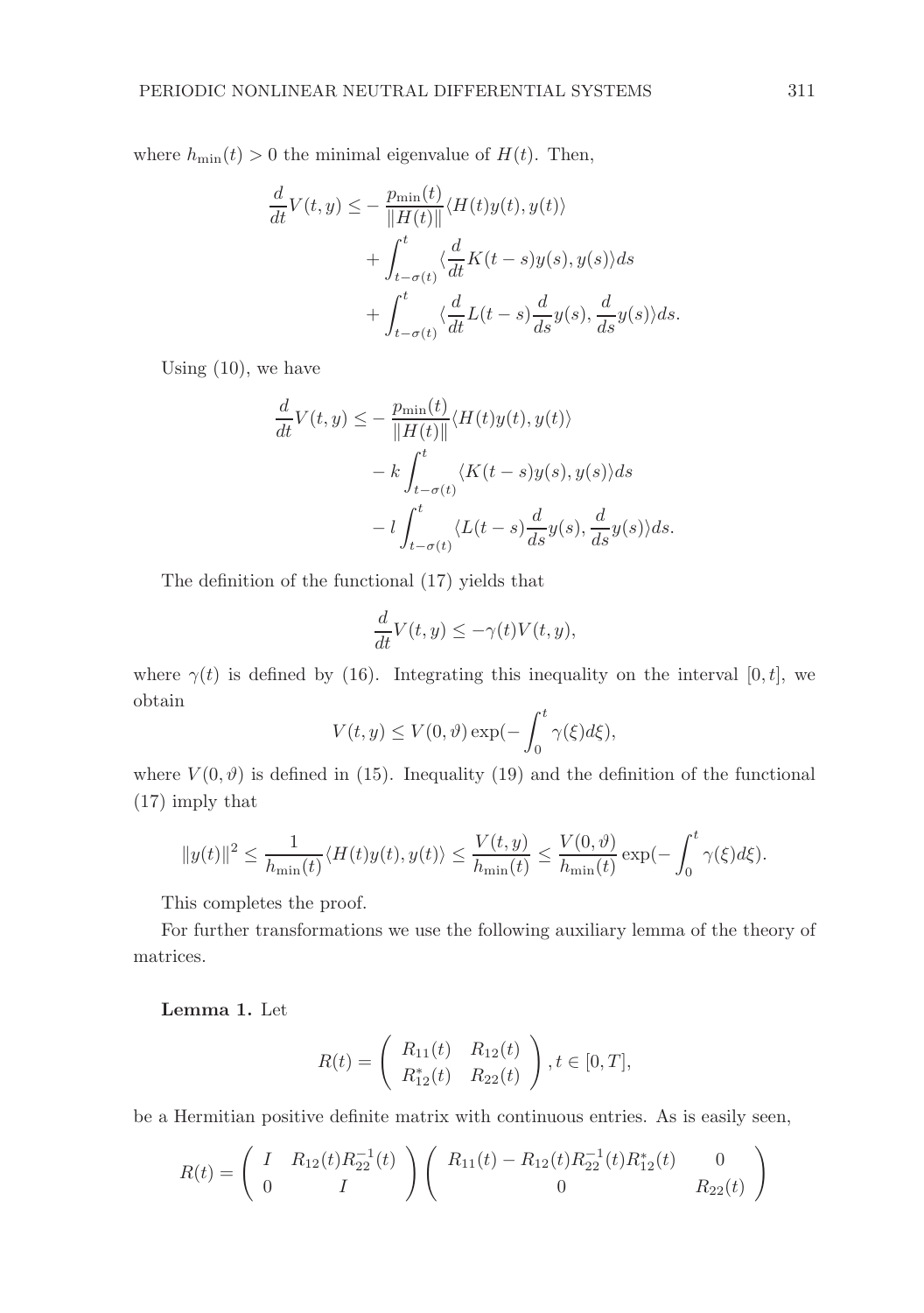$$
\times \left( \begin{array}{cc} I & 0 \\ R_{22}^{-1}(t)R_{12}^*(t) & I \end{array} \right)
$$

where the I is the identity matrix. Hence,  $R(t)$  is positive definite for  $t \in [0, T]$  if and only if the matrices  $R_{11}(t) - R_{12}(t)R_{22}^{-1}(t)R_{12}(t)$ ,  $R_{22}^*(t)$  are positive definite for  $t \in [0, t].$ 

**Theorem 3.** We suppose that, there exist  $H(t) \in C^1([0,T])$  and  $K(s)$ ,  $L(s) \in$  $C^1([0, \sigma_2])$  satisfying (4-6), such that the matrix  $Q(t)$  is positive definite for  $t \in [0, T]$ . Then the solution of IVP (11) satisfy (13), where  $P(t)$  is defined by (13).

**Proof.** Using the matrix  $H(t)$  defined on the whole quasi-axis  $\{t \geq 0\}$  before the formulation of Theorem 3 and the matrices  $K(s)$  and  $L(s)$  satisfying the conditions of Theorem 3, we consider the functional (17) on solutions to the IVP (11). As in the proof of Theorem 2, differentiation validates (18). The Lemma 1 yields

$$
\left\langle Q(t) \left( \begin{array}{c} y(t) \\ y(t - \sigma(t)) \\ \frac{d}{dt}y(t - \sigma(t)) \\ F(t, y(t), y(t - \sigma(t))) \end{array} \right), \left( \begin{array}{c} y(t) \\ y(t - \sigma(t)) \\ \frac{d}{dt}y(t - \sigma(t)) \\ F(t, y(t), y(t - \sigma(t))) \end{array} \right) \right\rangle
$$
  

$$
\geq \left\langle P(t)y(t), y(t) \right\rangle,
$$

where  $P(t)$  is a positive definite Hermitian matrix given by (13).

Then

$$
\langle P(t)y(t), y(t) \rangle \ge p_{\min}(t) \|y(t)\|^2,
$$

where  $p_{\min}(t) > 0$  the minimal eigenvalue of  $P(t)$ . In view of (10) and (19), from (18) it follows that

$$
\frac{d}{dt}V(t,y) \le -\frac{p_{\min}(t)}{\|H(t)\|} \langle H(t)y(t), y(t) \rangle \n- k \int_{t-\sigma(t)}^t \langle K(t-s)y(s), y(s) \rangle ds \n- l \int_{t-\sigma(t)}^t \langle L(t-s) \frac{d}{ds} y(s), \frac{d}{ds} y(s) \rangle ds.
$$

The definition of the functional (17) yields that

$$
\frac{d}{dt}V(t,y) \le -\gamma(t)V(t,y),
$$

where  $\gamma(t)$  is defined by (16). Hence, as in the proof of Theorem 2, we derive (14). Then, Theorem 3 is proven.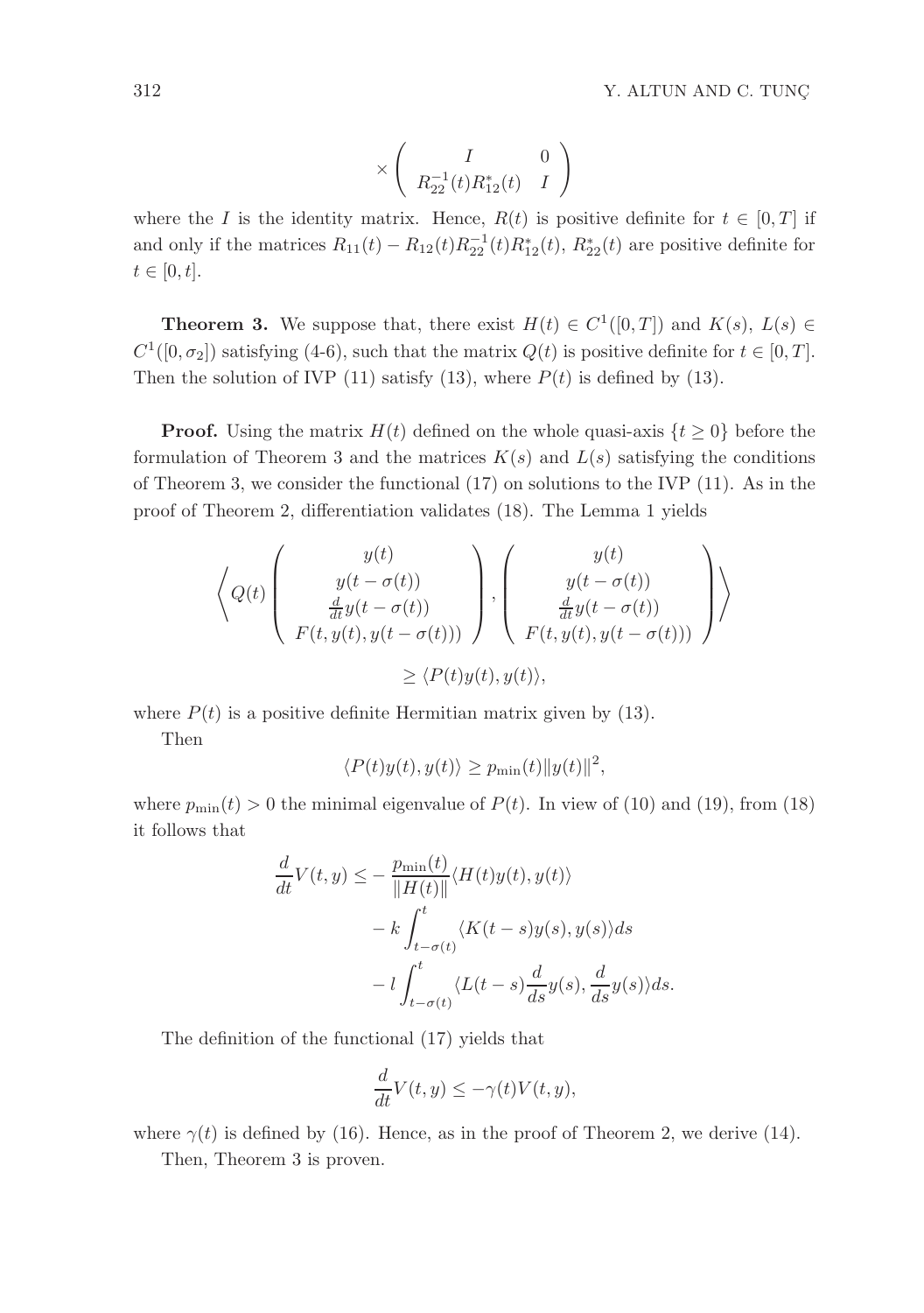**Corollary 1.** Suppose that there exist  $H(t) \in C^1([0,T])$  and  $K(s)$ ,  $L(s) \in$  $C^1([0, \sigma_2])$  satisfying (4-6) and (10), such that

$$
P(t) > 0, M_{11}(t) - M_{12}(t)M_{22}^{-1}(t)M_{12}^*(t) > 0, M_{22}(t) > 0, t \in [0, T],
$$

where  $M_{11}(t)$ ,  $M_{12}(t)$ ,  $M_{22}(t)$  and  $P(t)$  are given in (8) and (13), respectively. Then the zero solution to (2) is exponentially stable.

**Remark 1.** By Lemma 1, the matrix  $Q(t)$  is positive definite if and only if the matrices  $P(t)$ ,  $M_{11}(t) - M_{12}(t)M_{22}^{-1}(t)M_{12}(t) > 0$  and  $M_{22}(t)$  are positive definite.

**Example 1.** For the case  $n = 2$ , as a special case of equation (2), we consider the following system of nonlinear neutral differential with periodic coefficients

$$
\frac{d}{dt}\left(\begin{bmatrix} y_1(t) \\ y_2(t) \end{bmatrix}\right) = \begin{bmatrix} 0.1\cos t & 1.5 - 0.5\cos t \\ 1 + 0.2\cos t & -4 - 0.2\cos t \end{bmatrix} \times \begin{bmatrix} y_1(t) \\ y_2(t) \end{bmatrix} + \begin{bmatrix} -1 + 0.1\sin t & 0.2\cos t \\ 1 & -1 \end{bmatrix} \times \begin{bmatrix} y_1(t - \sigma(t)) \\ y_2(t - \sigma(t)) \end{bmatrix} + \begin{bmatrix} 0.2\cos t & 1 - 0.4\cos t \\ -1 & -1 + 0.1\sin t \end{bmatrix} \times \begin{bmatrix} \frac{d}{dt}y_1(t - \sigma(t)) \\ \frac{d}{dt}y_2(t - \sigma(t)) \end{bmatrix} + \begin{bmatrix} y_1(t)e^{-y_1^2(t)} + y_1(t - \sigma(t))e^{-y_1^2(t - \sigma(t))} \\ y_2(t)e^{-y_2^2(t)} + y_2(t - \sigma(t))e^{-y_2^2(t - \sigma(t))} \end{bmatrix}, t > 0.
$$
\n(20)

where  $\sigma(t) = (1 + \sin^2 t)/20$ . When we compare differential system (20) with equation (2), it can be seen that

$$
A(t) = \begin{bmatrix} 0.1 \cos t & 1.5 - 0.5 \cos t \\ 1 + 0.2 \cos t & -4 - 0.2 \cos t \end{bmatrix},
$$

$$
B(t) = \begin{bmatrix} -1 + 0.1 \sin t & 0.2 \cos t \\ 1 & -1 \end{bmatrix},
$$

$$
C(t) = \begin{bmatrix} 0.2 \cos t & 1 - 0.4 \cos t \\ -1 & -1 + 0.1 \sin t \end{bmatrix},
$$

$$
F(t, y(t), y(t - \sigma(t))) = \begin{bmatrix} q_1 y_1(t) e^{-y_1^2(t)} + y_1(t - \sigma(t)) e^{-y_1^2(t - \sigma(t))} \\ q_2 y_2(t) e^{-y_2^2(t)} + y_2(t - \sigma(t)) e^{-y_2^2(t - \sigma(t))} \end{bmatrix}
$$

and

$$
\sigma_1 = \frac{1}{20} \le \sigma(t) = \frac{1 + \sin^2 t}{20} \le \frac{1}{10} = \sigma_2.
$$
 (21)

#

It is obvious that,  $F(t, u, v)$  is a real-vector valued continuous function satisfying the Lipschitz condition in  $u$  and the inequality

$$
||F(t, u, v)|| \le q_1 ||u|| + q_2 ||v||,
$$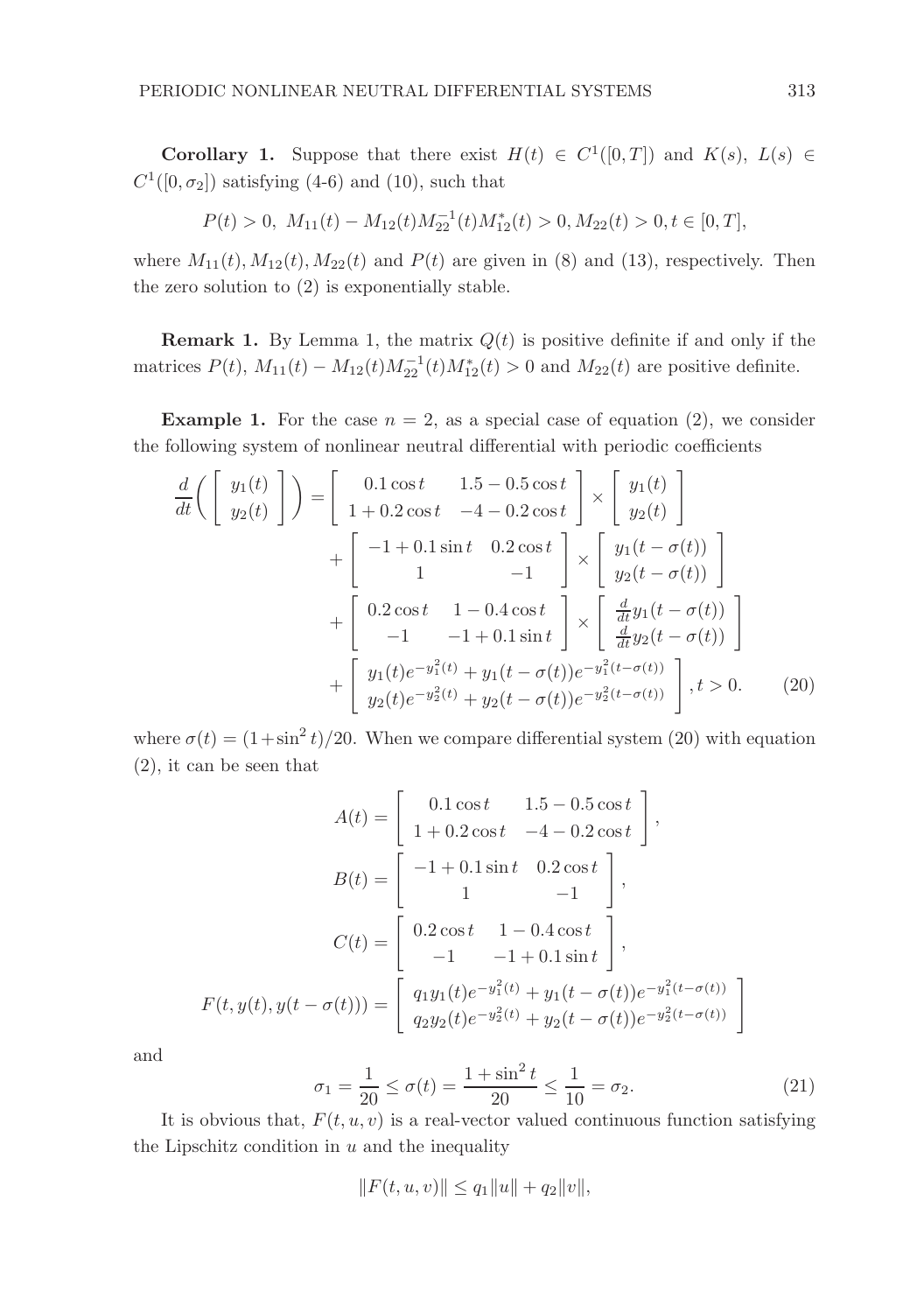

Figure 1: Trajectory of  $y(t)$  of Eq. (20) in Example 1, for (21).

for some positive constants  $q_1 = 0.06$  and  $q_2 = 0.02$ .

In addition, it can be seen that

$$
H(t) = \begin{bmatrix} 5 - 2.4 \sin t & 1 - 1.3 \sin t \\ 1 - 1.3 \sin t & 6 + 2.4 \sin t \end{bmatrix}
$$

and

$$
K(s) = e^{-ks} K_0, \quad k = 0.09, \quad K_0 = \begin{bmatrix} 1 & 0 \\ 0 & 4 \end{bmatrix},
$$

$$
L(s) = e^{-ls} L_0, \quad l = 0.06, \quad L_0 = \begin{bmatrix} 1 & 0 \\ 0 & 2 \end{bmatrix}.
$$

Let  $h_{\min}(t) > 0$  be the minimal eigenvalue of the matrix  $H(t)$ . Hence,

$$
2.52 \le h_{\min}(t) \le 4.38, \ \ 6.62 \le ||H(t)|| \le 8.48.
$$

Therefore, for  $\alpha = 0.05$ , and the former particular choices, one can easily check that the matrix  $P(t)$  is positive definite for all  $t \in [0, 2\pi]$  and the minimal eigenvalue  $p_{\min}(t)$  of the matrix  $P(t)$  satisfies  $p_{\min}(t) \geq 1.5675$  by MATLAB-Simulink. Finally, we have

$$
\gamma(t)=\min\{\frac{p_{\min(t)}}{\|H(t)\|},k,l\}>0,
$$

and so that

$$
||y(t)|| \le \mu \max_{-\sigma_2 \le s \le 0} ||y(s)||e^{-0.03t}, \quad t \ge 0,
$$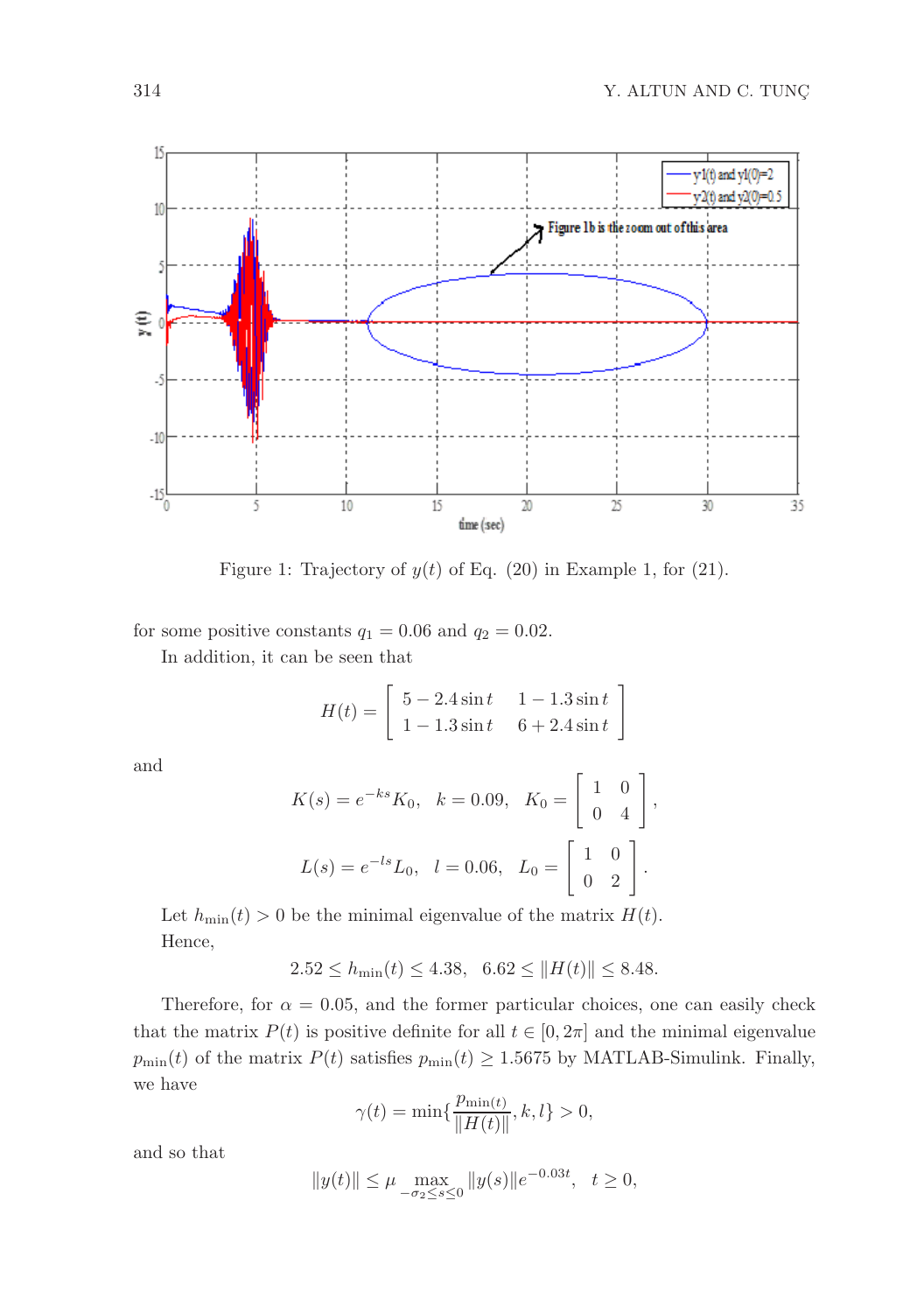

Figure 2: The zoom out trajectories of  $y(t)$  of Eq. (20) in Example1.

for a proper positive constant  $\mu$ .

Consequently, all the assumptions of Theorem 1 hold.

The desired result for the behaviors of the paths of the solutions of the system considered in the special case can be shown by the Figure1 and Figure2 benefited from MATLAB-Simulink.

#### REFERENCES

- [1] Y. Altun, C. Tung, On the global stability of a neutral differential equation with variable time-lags, Bulletin of Mathematical Analysis and Applications (BMAA), 9, no. 4 (2017), 31-41.
- [2] Ju.L. Daleckii, M.G. Krein, Stability of Solutions to Differential Equations in Banach Space, Amer. Math. Soc., Providence, 1974.
- [3] G.V. Demidenko, I.I. Matveeva, On the stability of solutions of linear systems with periodic coefficients, Sib. Math. J., 42, no. 2 (2001), 282-296.
- [4] G.V. Demidenko, I.I. Matveeva, Stability of solutions of differential equations with retarded argument and periodic coefficients in the linear terms, Sib. Math. J., 48, no. 5 (2007), 824-836.
- [5] G.V. Demidenko, I.I. Matveeva, On estimates of solutions to systems of differential equations of neutral type with periodic coefficients, Sib. Math. J., 55, no. 5 (2014), 866-881.